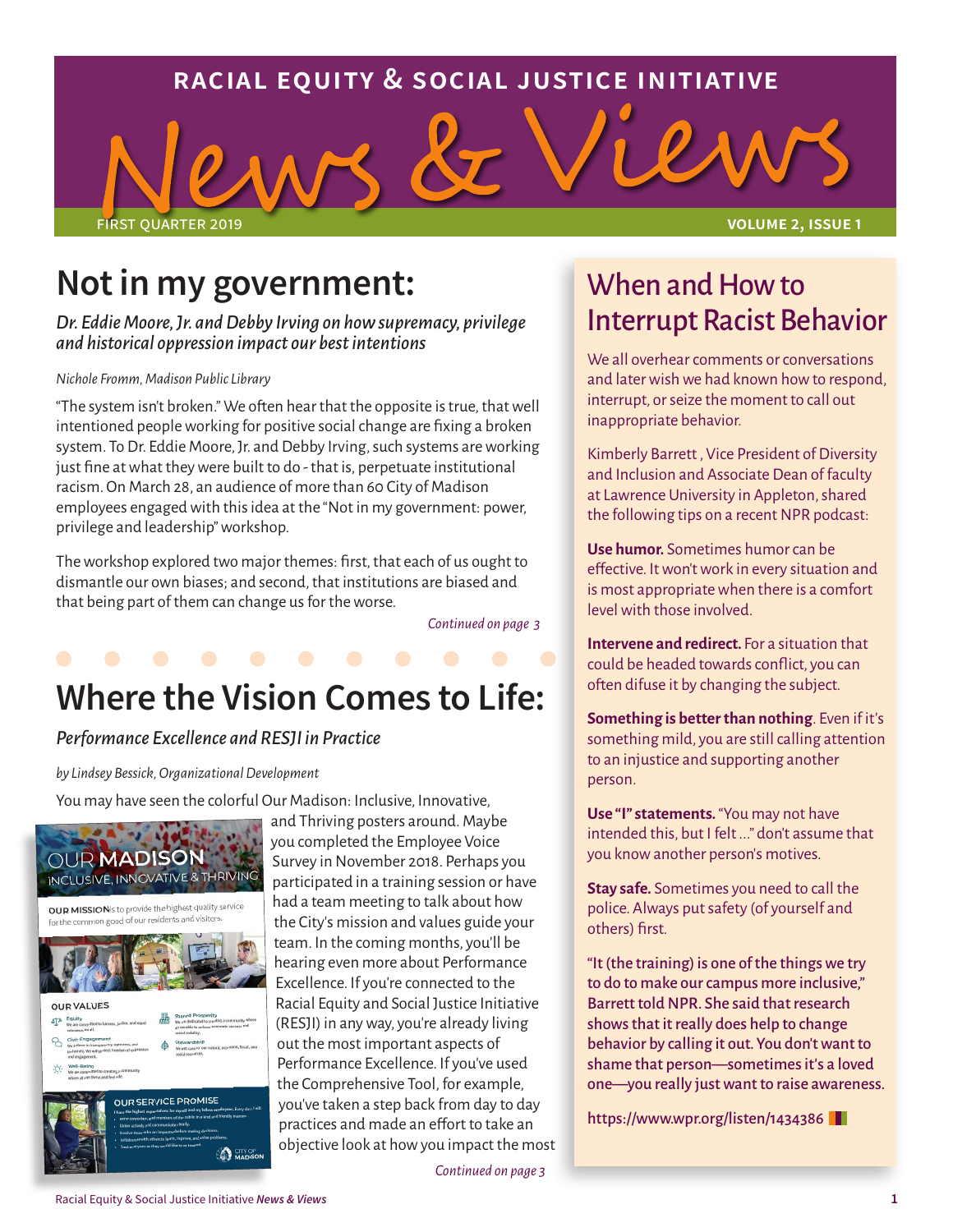

### *Madison Parks*  **A Focus on Access and Inclusion**

*Rebecca Below, Department of Civil Rights*

When Terrence Thompson started with the City of Madison in October 2017, he hit the ground running. As Warner Park Facility Manager and Team Lead for the Parks Racial Equity Team, Terrence has been involved in several achievements that have made a difference in access and inclusion for the community he serves. He sees great value in advocating for change and helping to dismantle institutional racism.

Terrence and his team have tackled equity from many different directions, specifically at the Warner Park Community Recreation Center, historically regarded as a place for seniors. First on the task list was to meet with community leaders to get feedback on what could be done better. Terrence soon learned that the community needed a safe place for teens, and that young folks were a segment of the community not being served by the Center. It became clear that some policies were creating obstacles. One such barrier was fees. Once fees were removed for the gym and the game room, the Center became accessible on a daily basis for teens and youth after school.

This one change produced measurable success. The Center saw an increase from an average of 350 youth access scans per month to 750 youth access scans per month. The Center also added a youth dance team, 3 ON 3 Teen Night basketball tournaments, and daily open gyms. These changes have helped create a fundamental shift in culture for teens in some of the highest need neighborhoods in the City, including Vera Court and Kennedy Heights on the north side of Madison. Some now see the Center as a second home, and go daily.

Despite the growing list of accomplishments, Terrence and the Parks Racial Equity Team are not slowing down! In the future, Terrence says he would like to focus on expanding the work of and participation in the Parks Racial Equity Team. The Team is already using the RESJI hiring and comprehensive tools, but would like to expand their action plan to include budgeting, employment, health and safety, public participation and strategic planning. He hopes to have enough participant involvement to have "change teams" for each focus area. Terrence

#### Friday Nights at Warner

In partnership with several community based organizations, and with grant assistance from the Northside Safe and Thriving initiative, the Warner Park Community Recreation Center hosts various events monthly on Friday nights including Family Fun Night, Teen Night, and Increase the Peace. The Center has hosted the Madison Public Library Bubbler program, and in the summer, hosts MSCR summer camps.

#### *Photo courtesy of Madison Parks*

would like to ensure that the workforce in Parks aligns with the demographics of the City, that the internal culture respects diversity and inclusion, and that systems are developed to make sure that the work of Parks is being done through a racial equity lens. To that end, he and his team are in the process of developing a plan, with the hopes of rolling it out by 2020, to make sure resources are being prioritized in areas with the most need.  $\blacksquare$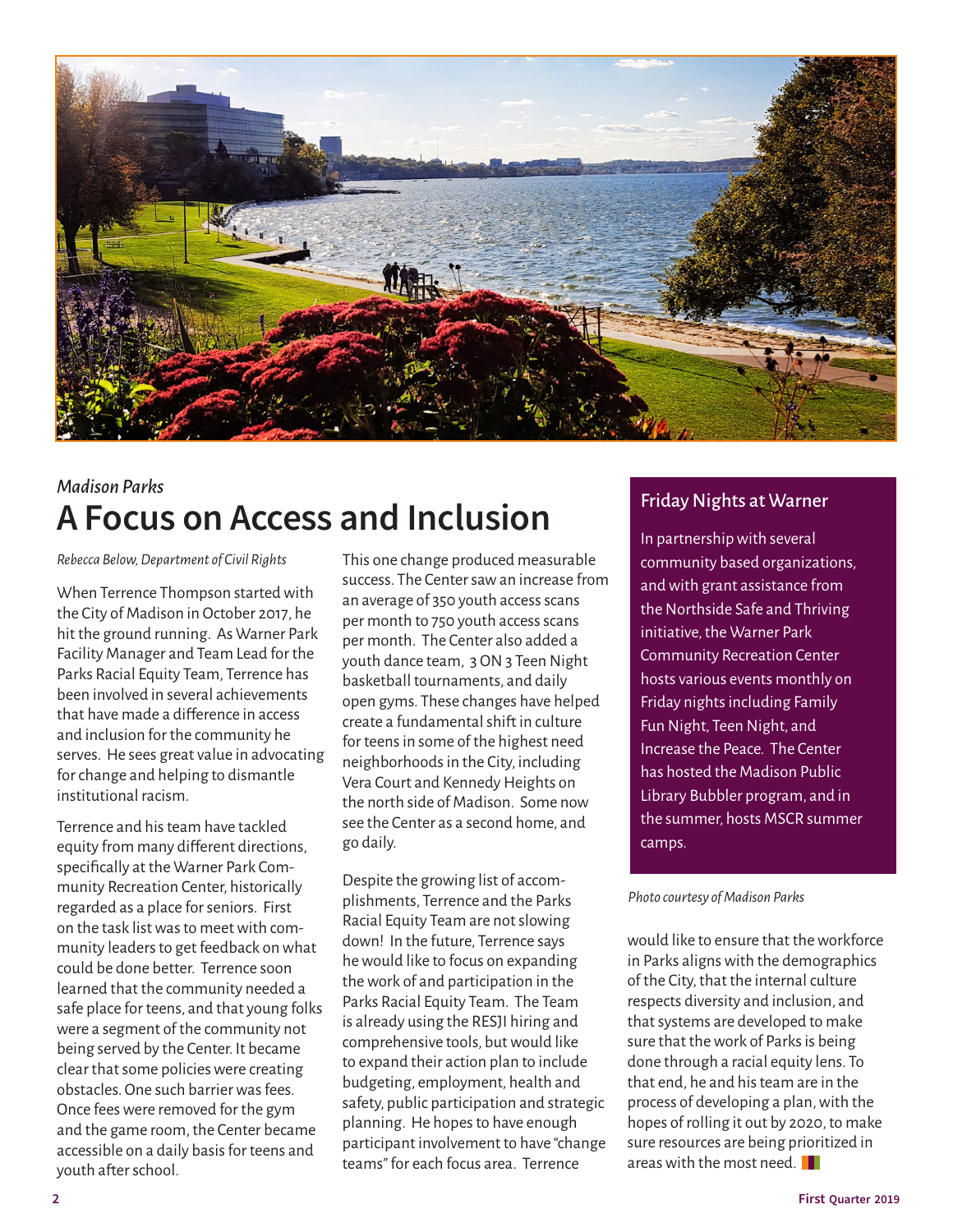# *Continued from page 1* **Where the Vision Comes to Life:**

#### *Continued*

vulnerable in our community, as well as your coworkers, and the city as a whole.

#### WHAT IS PERFORMANCE

EXCELLENCE? Performance Excellence is a way of organizing and understanding our work and connecting to our purpose. It allows us to be our best selves for everyone we come in contact with by encouraging us to consider the mission, vision, values, and service promise in our day-to-day public service. Performance Excellence aligns our work and provides tools like the Employee Voice Survey and Process Improvement Toolkits to strengthen our operations and service delivery.

Like RESJI, Performance Excellence is a set of decision-making tools, working methods, AND an outcome. When our city performs with excellence, we and all of our customers thrive. We achieve Performance Excellence when we follow the City of Madison Service Promise:

I have the highest expectations for myself and my fellow employees. Every day, I will:

- Serve coworkers and the public in a kind and friendly manner.
- **Listen actively and communicate** clearly.
- Involve those who are impacted before making decisions.
- Collaborate with others to learn, improve, and solve problems.
- Treat everyone as they would like to be treated.

Racial Equity and Social Justice practices show up in many ways in Performance Excellence; as a value; as a core element of our services; as a way to ensure people's voices are heard; and as a measuring tool. When we infuse our processes with racial equity and social justice principles, we set the bar higher for how the City of Madison performs.

THE IMPORTANCE OF PERFORMANCE EXCELLENCE. Departments have an ever-increasing amount of work, but the need to support citywide initiatives for our growing and changing community is also increasing, while resources are limited. As we strive to meet the needs of our residents now and in the future, we need to work efficiently and effectively. Performance Excellence provides us with the tools to be strategic in our work, become more agile when responding to change, better prioritize our resources, and align our work and programs -- such as Employee Engagement, Results Madison, Imagine Madison/ Comprehensive Plan Update, Racial Equity and Social Justice Initiative, and Neighborhood Resource Teams -- to our strategic vision.

#### PERFORMANCE EXCELLENCE BENEFITS

EVERYONE. Both Performance Excellence and RESJI are focused on deep, systematic, organizational change. When Performance Excellence and RESJI are aligned, they co-inform each other and provide best practices that institutionalize more effective, ethical, and inclusive decision-making benefitting the common good. By being intentional in the ways we organize, name, and distribute power, we live up to the performance excellence vision in our daily work.

FROM PROCESS TO PRACTICE. RESJI informs myriad Performance Excellence activities, from an Equity Analysis on the Performance Excellence team structure, to the development of inclusive team Collaboration Standards, to the incorporation of Equity Plans and RESJI tool use within the Employee Voice Survey Action Plans being developed in Spring 2019. Policy makers will have a road map to better understand how their decisions impact our community, operations, employees, budget, and decision-making. Managers will be

**"What's your test score"**

Through vivid personal examples and verified research findings, Debby Irving illustrated that the ideas we are exposed to before age five become the foundation on which our lifelong opinions are built. She also stressed that bias includes flawed belief systems - for example, believing that hard work is always rewarded with success. Therefore, it's up to everyone, particularly well-meaning people with power, to do the work of examining their own biases before wielding that power in a destructive, inequitable way.

#### **"Good people do some jacked-up stuff "**

Dr. Moore used an interactive "We the People" exercise to demonstrate the ways in which our government was created by a narrowly-defined "we." This "we" claimed superiority for white, male, wealthy, heterosexual, professed Christian persons, and over centuries has remained largely unchallenged. The result is that we in government today cannot accurately say that our work is to prevent racism from entering our systems. Racism is already here, and "the best friend hate has is silence." Furthermore, good people working in flawed systems can't help but become more like the system, unless we keep a commitment to lifelong growth, learning, and action.

#### **Attendees left with these action steps:**

 $\blacksquare$  Take the 21-day racial equity habit building challenge individually or with a group: www.eddiemoorejr.com/21-daychallenge or [www.debbyirving.com/21](http://www.debbyirving.com/21-day-challenge/) [day-challenge/](http://www.debbyirving.com/21-day-challenge/)

**Test yourself at Harvard's Project** Implicit [https://implicit.harvard.edu/](https://implicit.harvard.edu/implicit/takeatest.html) [implicit/takeatest.html](https://implicit.harvard.edu/implicit/takeatest.html)

 $\blacksquare$  Learn more with the resources given in the presentation slides https://prezi.com/vujrzxdtyrni/ nimg2019-cityofmadison/

*Continued on page 4*